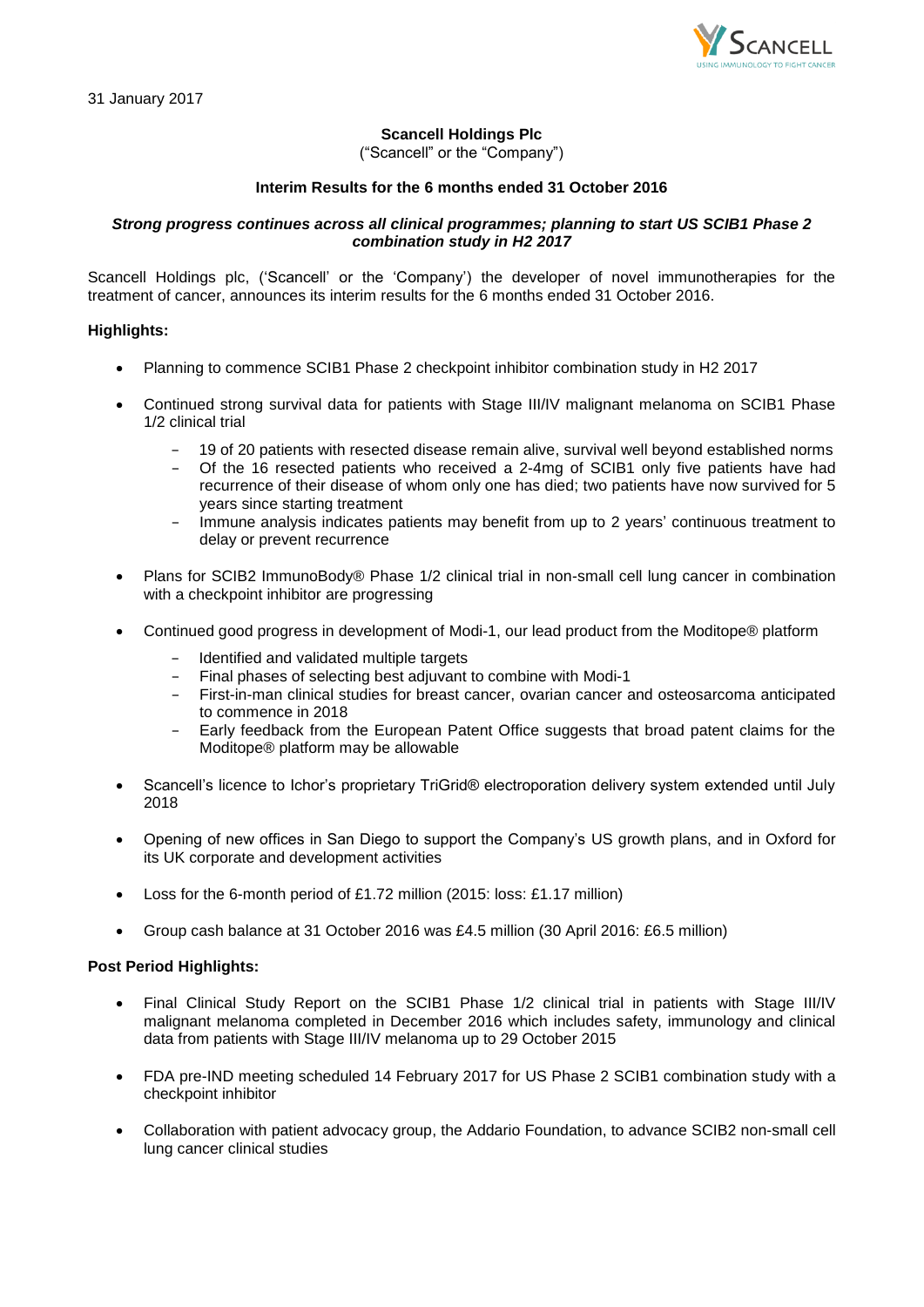

Dr Richard Goodfellow, CEO of Scancell, said: *"We are proud of our achievements over the last few years. Scancell now has established two cancer vaccine platforms from which we have developed three products for use in five cancer indications. In December we completed the Clinical Study Report for our lead product, SCIB1, which will be used to support the US IND submission for a checkpoint inhibitor trial, expected to begin later this year; another major milestone for the Company. We are delighted to be working with the Addario Foundation and this should help to progress our SCIB2 trial in non-small cell lung cancer. Progress continues for our Modi-1 vaccine, with first-in-man studies in breast cancer, ovarian cancer and osteosarcoma due to begin next year. 2017 is set to be an important and busy year for Scancell and the Board remains confident that these planned studies will add significant value to the Company."*

A full copy of the announcement can be found on the Scancell website: [www.scancell.co.uk](http://www.scancell.co.uk/)

# **For Further Information:**

| Dr John Chiplin, Executive Chairman<br>Dr Richard Goodfellow, CEO       | Scancell Holdings Plc | +1 858 900 2646<br>+44 (0) 20 3727 1000      |
|-------------------------------------------------------------------------|-----------------------|----------------------------------------------|
| Freddy Crossley (Corporate Finance)<br>Tom Salvesen (Corporate Broking) | Panmure Gordon & Co   | +44 (0) 20 7886 2500<br>+44 (0) 20 7886 2500 |
| Mo Noonan/Simon Conway                                                  | <b>FTI Consulting</b> | +44 (0) 20 3727 1000                         |

# **About Scancell**

Scancell is developing novel immunotherapies for the treatment of cancer based on its ImmunoBody® and Moditope® technology platforms.

Scancell's first ImmunoBody®, SCIB1 is being developed for the treatment of melanoma. Data from the Phase 1/2 clinical trial demonstrate that SCIB1, when used as monotherapy, has a marked effect on tumour load, produces a melanoma-specific immune response and highly encouraging survival trend without serious side effects. In patients with resected disease there is increasing evidence to suggest that SCIB1 may delay or prevent disease recurrence.

Scancell's ImmunoBody® vaccines target dendritic cells and stimulate both parts of the cellular immune system: the helper cell system where inflammation is stimulated at the tumour site and the cytotoxic Tlymphocyte or CTL response where immune system cells are primed to recognise and kill specific cells.

Pre-clinical data on a combination of SCIB1 or SCIB2 and checkpoint inhibition (blockade of the PD-1 or CTLA-4 immune checkpoint pathways) have shown enhanced tumour destruction and significantly longer survival times than when either treatment was used alone. Experimental data suggests that the high avidity T cells induced by ImmunoBody® vaccines increase expression of PDL-1 on the tumour cell surface, thereby making the tumours more sensitive to checkpoint inhibitor drugs. Re-challenging animals with tumour cells after SCIB1 treatment resulted in 100% survival suggesting that ImmunoBody® induces a powerful memory response. Such an effect has not been observed with checkpoint inhibitors.

Scancell has also identified and patented a series of modified epitopes that stimulate the production of killer CD4+ T cells that destroy tumours without toxicity. The Directors believe that the Moditope® platform could play a major role in the development of safe and effective cancer immunotherapies in the future.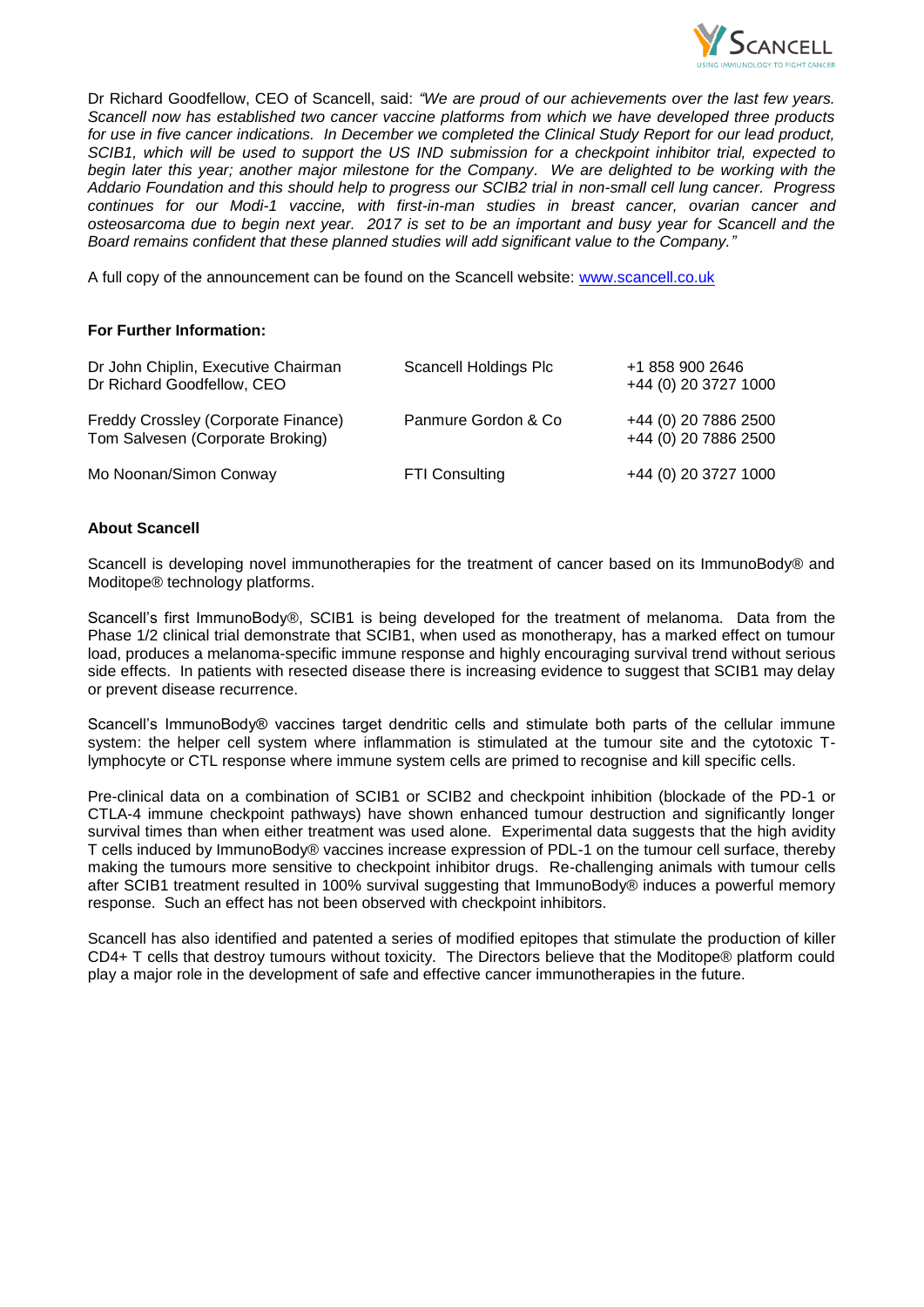

### **CHAIRMAN'S STATEMENT**

I am pleased to report the Company's interim results for the 6-month period ended 31 October 2016. During the period the Company has continued to make excellent progress on both the ImmunoBody® and Moditope® cancer vaccine platforms. The recently completed Clinical Study Report (CSR) on the SCIB1 Phase 1/2 clinical trial will be used to support the US Investigational New Drug (IND) submission for the SCIB1 plus checkpoint inhibitor trial which we are planning to start in the second half of 2017. We have partnered with one of the largest and most highly regarded patient advocacy groups in the US, The Addario Foundation, to accelerate the development of SCIB2 for the treatment of non-small cell lung cancer (NSCLC) and we have made good progress with the Moditope® patent application at the European Patent Office with the examiner indicating that most of the claims will be allowable.

## **Financial**

# *Profit and Loss Account*

The Group made an overall operating loss for the 6-month period to 31 October 2016 of £2.11 million (2015: loss of £1.37 million). During the period, development expenditure has increased over the comparative 6 month period as costs of the manufacture of new SCIB1 vaccine have been incurred and additional development work has been carried out on Moditope® and SCIB2. The increase in administrative expenditure reflects increased business development activity in the UK and the USA, together with the costs of the Oxford and La Jolla offices.

Overall the loss for the 6-month period was £1.72 million (2015: loss £1.17 million).

#### *Balance Sheet*

The cash at bank at 31 October 2016 was £4,464,928 (30 April 2016: £6,527,435) and net assets amounted to £8,292,755 (30 April 2016: £9,992,281).

#### **ImmunoBody® platform**

Scancell's ImmunoBody® immunotherapy platform uses the body's immune system to identify, attack and destroy tumours. This is achieved by enhancing the uptake and presentation of cancer antigens to harness high avidity T cell responses. Each ImmunoBody<sup>®</sup> vaccine can be designed to target a particular cancer in a highly specific manner, offering the potential for enhanced efficacy and safety compared with more conventional approaches.

## *SCIB1 melanoma vaccine*

The CSR on the SCIB1 Phase 1/2 clinical trial in patients with Stage III/IV malignant melanoma was completed in December 2016. The CSR includes safety, immunology and clinical data from all patients with Stage III/IV melanoma up to 29 October 2015, the date of the last patient's final dose in the main part of the study.

Currently 19 of the 20 patients with resected tumours at study entry remain alive. Of the 16 resected patients who received 2/4mg doses of SCIB1, only five patients have had a recurrence of their melanoma and only one of these patients has died. Two patients in this group have now reached their 5-year posttreatment survival time point.

Of the four resected patients who received 8mg doses of SCIB1 (recruited after lower dose cohorts), all patients remain alive. Two of these patients experienced recurrence of their melanoma in Q4 2016 following early termination of their treatment in June 2016 pending manufacture of new SCIB1 supplies. One patient had received only one further dose of SCIB1 and the other had received two doses after the end of the main study period. Immune analysis from the patients recruited earlier suggests that patients may benefit from up to two years' continuous treatment to effectively delay or prevent recurrence.

The CSR will support the Company's IND Application for SCIB1 which is anticipated to be filed with the Food and Drug Administration (FDA) as soon as possible after the pre-IND meeting scheduled for 14 February 2017.

Scancell is planning to initiate a Phase 2 checkpoint inhibitor combination study with SCIB1 in melanoma in 2017, led by Principal Investigator Dr Keith Flaherty, Director of the Termeer Center for Targeted Therapy at Massachusetts General Hospital and Associate Professor at Harvard Medical School.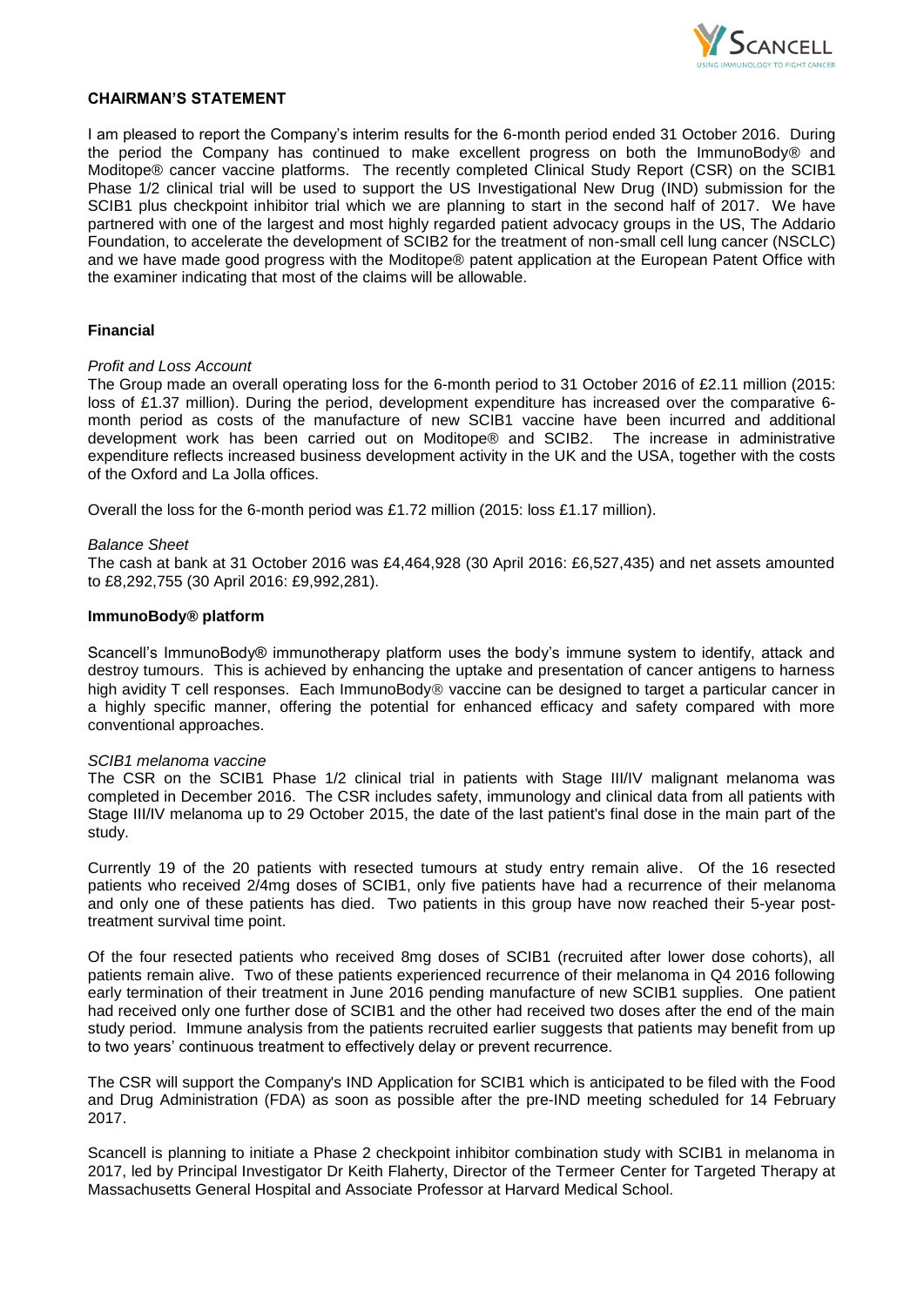

The clinical study will assess the impact of adding SCIB1 to checkpoint inhibitors in patients with late stage melanoma. The aim will be to improve the objective response rates of anti-PD-1 ("checkpoint inhibitor") monotherapy without adding additional toxicity. The study, which will enrol approximately 80 Stage III/IV metastatic melanoma patients is planned to start in the second part of 2017, with completion approximately 18 months later.

### *Extension to Ichor commercial option*

Earlier in the year, the Company announced that it has been granted a further extension to its option to licence the commercial use of Ichor Medical Systems' ("Ichor's") proprietary TriGrid® electroporation delivery system with SCIB1, Scancell's ImmunoBody® vaccine for the treatment of melanoma.

Under the terms of the agreed extension, Scancell's licence option, which had been due to expire on 13 July 2016, has been extended until 13 July 2018.

#### *SCIB2 vaccine*

Our second ImmunoBody® vaccine, SCIB2 has been designed to be effective in over 90% of patients that overexpress the cancer antigen NY-ESO-1, including those with lung and other epithelial cancers.

The data we have generated to date with the SCIB2 ImmunoBody® suggest that it should be well tolerated and be an ideal complement to existing and emerging portfolios of checkpoint inhibitor therapies in the treatment of NSCLC. To this end, the Company has announced plans to develop its SCIB2 ImmunoBody® for the treatment of NSCLC in combination with a checkpoint inhibitor. Scancell's Board approved the decision based on the outstanding results from the SCIB1 melanoma clinical trial which extended several years beyond the original completion date due to the unexpectedly long survival times. Planning for Phase 1/2 clinical trials in NSCLC is currently underway. The successful exploitation of novel therapeutic mechanisms, such as that underlying our ImmunoBody® platform, will be critical to further improving the poor mortality rates of patients with lung cancer.

The new collaboration with the Addario Foundation in the US reflects the increasing interest in the role of cancer vaccines in general and is a resounding endorsement for the potential clinical utility of SCIB2 in particular in this difficult to treat group of patients.

## **Moditope® platform**

Scancell's Moditope® immunotherapy platform is based on exploiting the normal immune response to stressed cells, which is largely mediated by CD4+ T cells, and harnessing this mechanism to eradicate tumours. Scancell's first target for Moditope® was vimentin – a major cytoskeletal protein found in mesenchymal cells. Many epithelial tumours switch from expression of cytokeratin to vimentin during metastasis in a process known as epithelial mesenchymal transition; this change in phenotype enables the cell to become mobile and metastasize to new locations in the body. However, the Company has now identified and validated multiple targets from the Moditope® platform, including enolase, which, together with vimentin, will form the basis for Modi-1, Scancell's first product derived from the Moditope® platform.

The value of the Moditope® platform has recently received a significant boost following notification from the European Patent Office that the examiner had indicated that most of the claims will be allowable. We therefore anticipate that the patent application will be approved with broad claims later this year.

## *Modi-1*

The pre-clinical development of Modi-1, the lead candidate from our Moditope® platform technology is continuing to progress. Pre-clinical data suggests that Modi-1 should be effective in up to 95% of patients with triple negative breast and ovarian cancers and up to 100% of patients with osteosarcoma. The Company is in the final phases of selecting the best adjuvant to combine with Modi-1 before commencing manufacture of the vaccine for first-in-man trials which are scheduled to start in 2018.

## **Outlook**

We are very proud of our achievements over the last few years. We now have two established cancer vaccine platforms from which we have developed three products for use in five cancer indications. Scancell's most developed cancer vaccine is its melanoma vaccine, SCIB1, for which the CSR has now been completed and we are planning to start the Phase 2 study of SCIB1, in combination with a checkpoint inhibitor in the US in the second half of 2017.

The Company is also planning a clinical study on its lung cancer vaccine, SCIB2. We believe that the importance and role of SCIB2 in the treatment of lung cancer will be considerably enhanced by the collaboration with the Addario Foundation, one of the leading lung cancer advocacy groups in the US.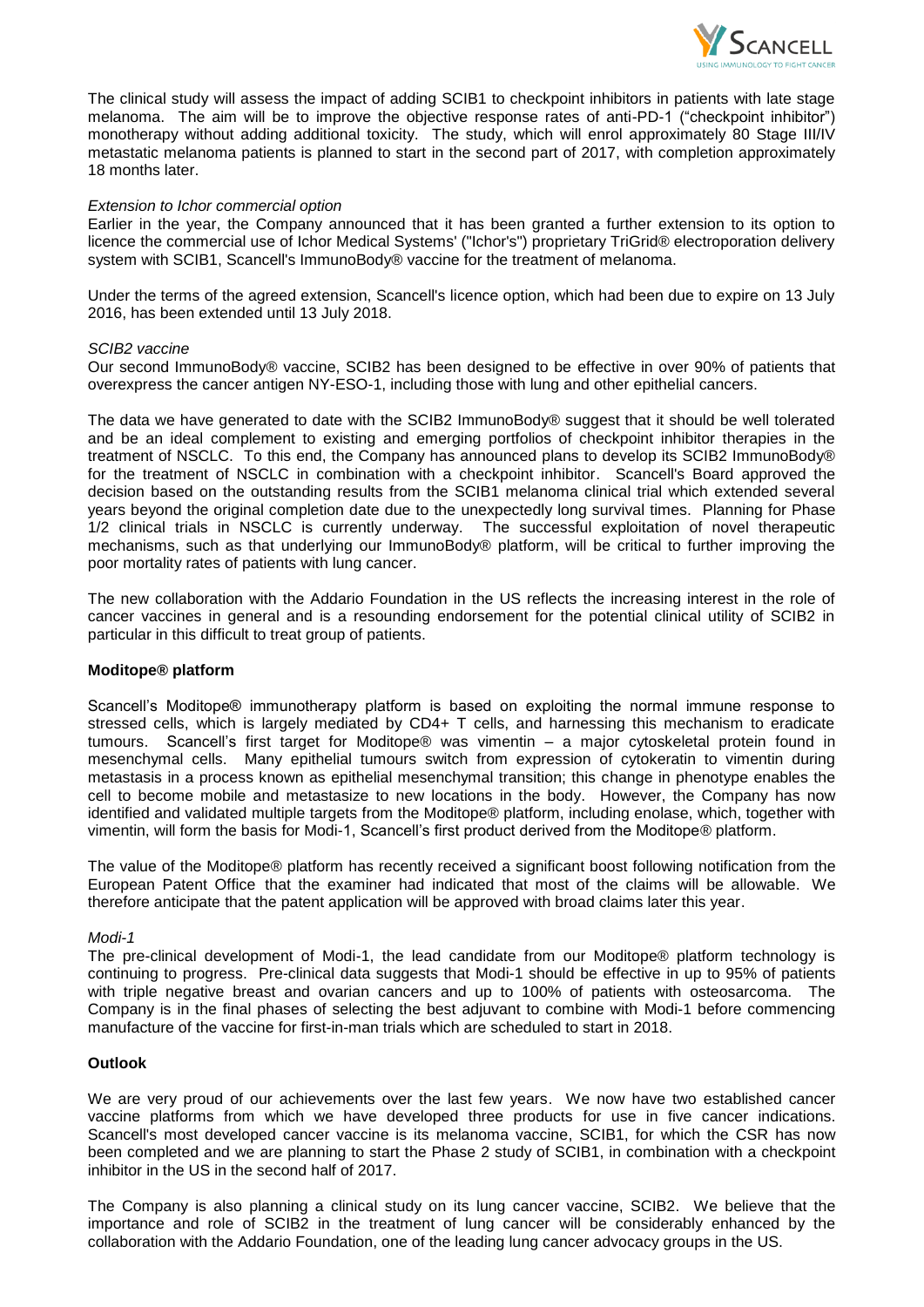

A first-in-man clinical study to assess the Company's innovative Modi-1 cancer vaccine in breast cancer, ovarian cancer and osteosarcoma, is expected to commence in 2018.

The increasing attractiveness of Scancell's products and technologies to pharmaceutical companies has to a large extent occurred as a result of the renewed interest in cancer vaccines as ideal partners for the checkpoint inhibitors, which although a major advance, only work in a minority of patients. Scancell is now in the enviable position of having not one, but two disruptive technologies in immuno-oncology and the Company is currently engaged in active discussions with several companies on both platforms. Closing a significant commercial arrangement with one or more of these companies would go a long way to underpin the value of these assets.

The Board believes that further clinical studies could add significant value to the Company and is continuing to explore with its advisors a number of funding options to ensure that Scancell has the resources to progress these programmes further.

John Chiplin Chairman

This announcement contains inside information for the purposes of Article 7 of Regulation (EU) 596/2014 (MAR).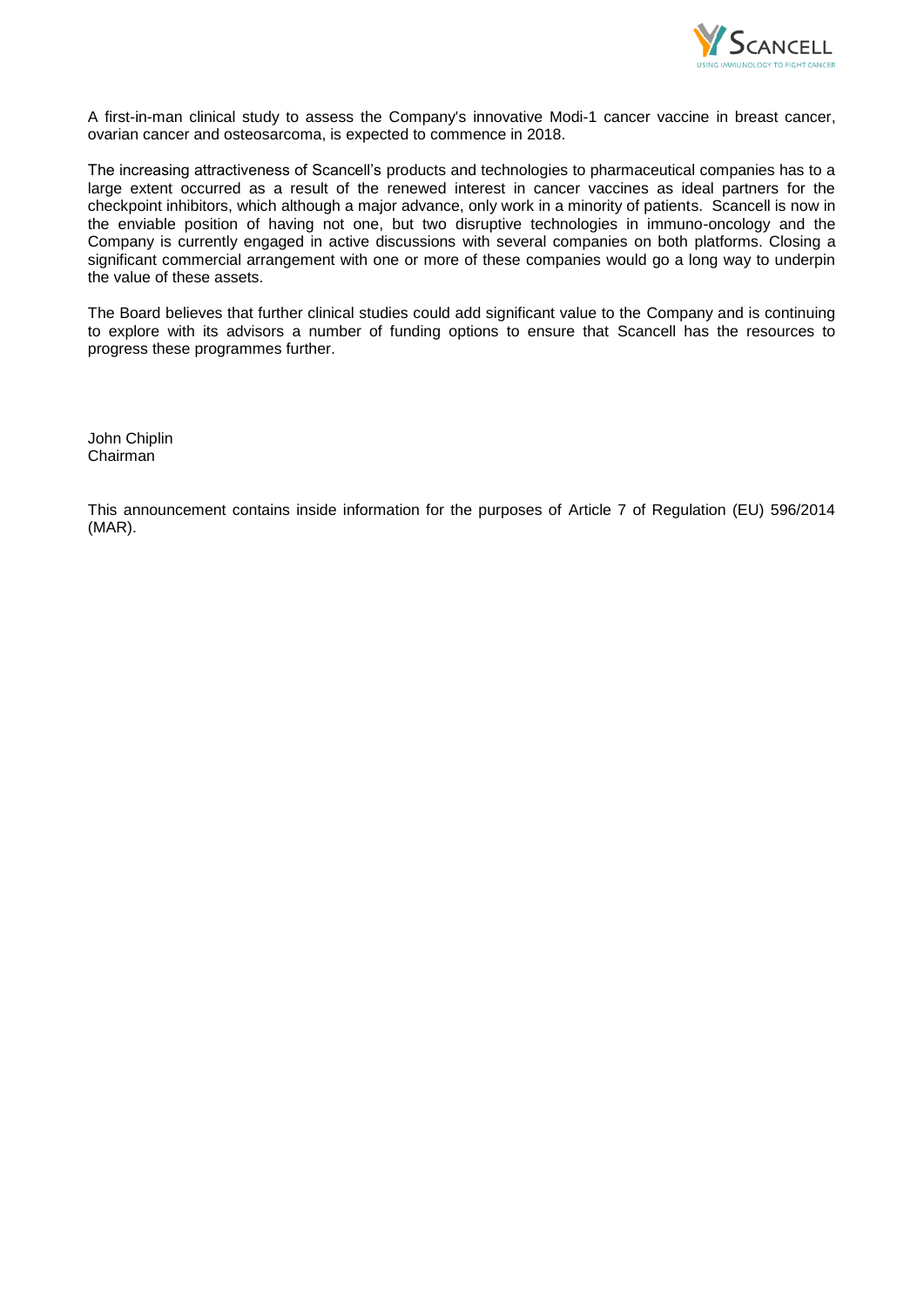

# **Scancell Holdings plc Consolidated Profit or Loss and Other Comprehensive Income Statement for the 6-month period to 31 October 2016**

|                                                          | Unaudited<br>6 months<br>31/10/2016<br>£ | Unaudited<br>6 months<br>31/10/2015<br>£ | Audited<br>Year to<br>30/04/2016<br>£ |
|----------------------------------------------------------|------------------------------------------|------------------------------------------|---------------------------------------|
| <b>Continuing operations</b>                             |                                          |                                          |                                       |
| Development expenses                                     | (1,315,190)                              | (938, 211)                               | (2,009,046)                           |
| Administrative expenses                                  | (795, 607)                               | (429, 563)                               | (1,034,117)                           |
| <b>OPERATING LOSS</b>                                    | (2, 110, 797)                            | (1,367,774)                              | (3,043,163)                           |
| Interest receivable and similar income                   | 56,138                                   | 12,011                                   | 13,552                                |
| <b>LOSS BEFORE TAXATION</b>                              | (2,054,659)                              | (1,355,763)                              | (3,029,611)                           |
| Tax on loss on ordinary activities                       | 334,095                                  | 180,800                                  | 446,338                               |
| <b>LOSS FOR THE PERIOD</b>                               | (1,720,564)                              | (1, 174, 963)                            | (2,583,273)                           |
| Attributable to:<br>Equity holders of the parent company | (1,720,564)                              | (1, 174, 963)                            | (2,583,273)                           |
| EARNINGS PER ORDINARY SHARE (PENCE)<br>Note 2            |                                          |                                          |                                       |
| <b>Basic</b>                                             | (0.66)                                   | (0.52)                                   | (1.14)                                |
| <b>Diluted</b>                                           | (0.66)                                   | (0.52)                                   | (1.14)                                |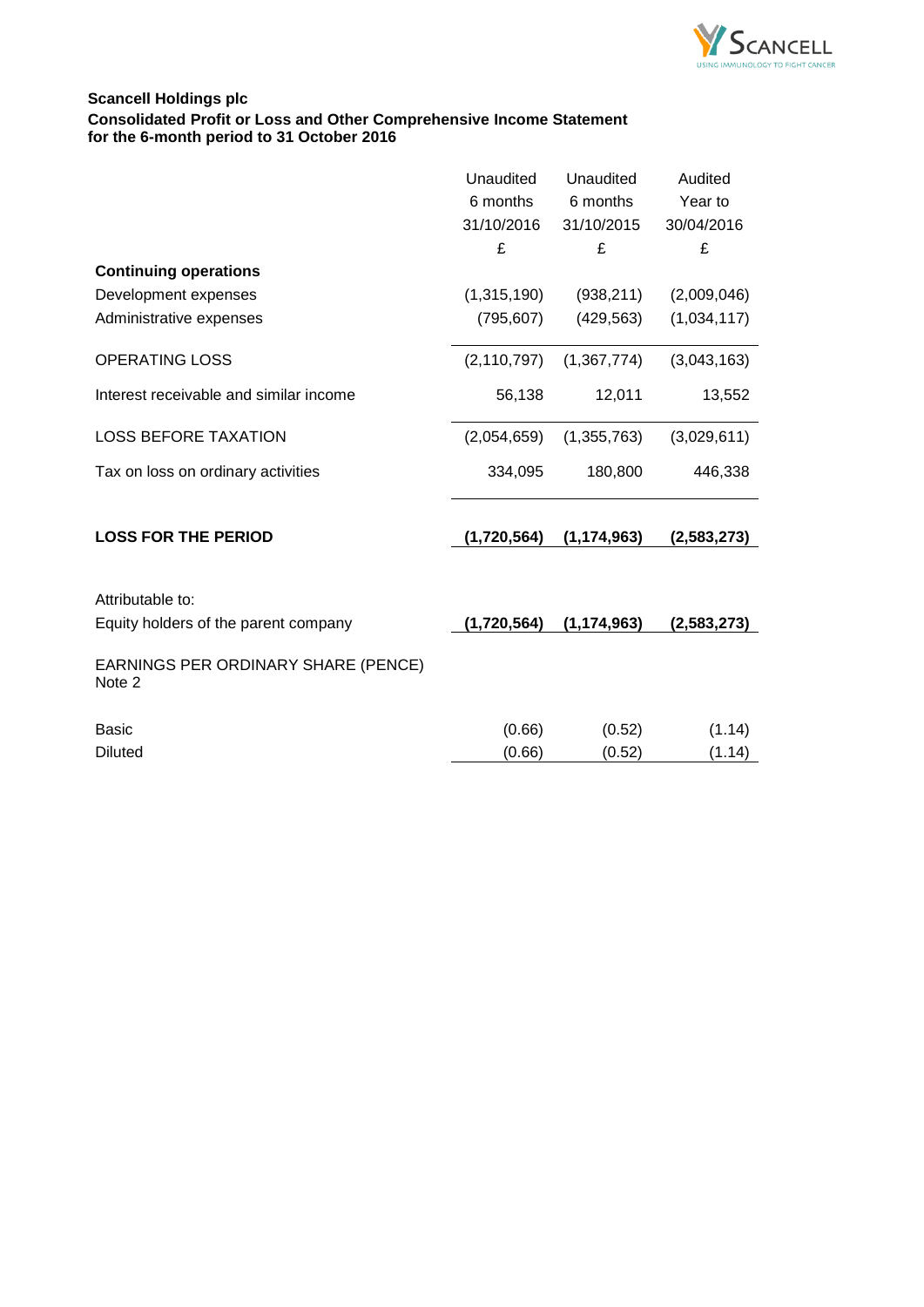

# **Scancell Holdings plc Consolidated Statement of Changes in Equity for the 6-month period to 31 October 2016**

|                       |                  | Share            | Share            |                  |                  |
|-----------------------|------------------|------------------|------------------|------------------|------------------|
|                       | Share            | premium          | option           | Retained         | Total            |
|                       | capital          | account          | reserve          | earnings         | Equity           |
|                       | £                | £                | £                | £                | £                |
|                       | <b>Unaudited</b> | <b>Unaudited</b> | <b>Unaudited</b> | <b>Unaudited</b> | <b>Unaudited</b> |
| At 1 May 2016         | 261,558          | 21,785,295       | 649,652          | (12,704,224)     | 9,992,281        |
| (Loss) for the period |                  |                  |                  | (1,720,564)      | (1,720,564)      |
| Share option costs    |                  |                  | 21,038           |                  | 21,038           |
| At 31 October 2016    | 261,558          | 21,785,295       | 670,690          | (14, 424, 788)   | 8,292,755        |
|                       |                  |                  |                  |                  |                  |
| At 1 May 2015         | 224,951          | 16,036,276       | 613,726          | (10, 120, 951)   | 6,754,002        |
| (Loss) for the period |                  |                  |                  | (1, 174, 963)    | (1, 174, 963)    |
| Share option costs    |                  |                  | 27,902           |                  | 27,902           |
| At 31 October 2015    | 224,951          | 16,036,276       | 641,628          | (11, 295, 914)   | 5,606,941        |
|                       |                  |                  |                  |                  |                  |
|                       | <b>Audited</b>   | Audited          | Audited          | Audited          | Audited          |
| At 1 May 2015         | 224,951          | 16,036,276       | 613,726          | (10, 120, 951)   | 6,754,002        |
| Share issue           | 36,607           | 6,186,653        |                  |                  | 6,223,260        |
| Expenses of issue     |                  | (437, 634)       |                  |                  | (437, 634)       |
| (Loss) for the year   |                  |                  |                  | (2,583,273)      | (2,583,273)      |
| Share option costs    |                  |                  | 35,926           |                  | 35,926           |
| At 30 April 2016      | 261,558          | 21,785,295       | 649,652          | (12, 704, 224)   | 9,992,281        |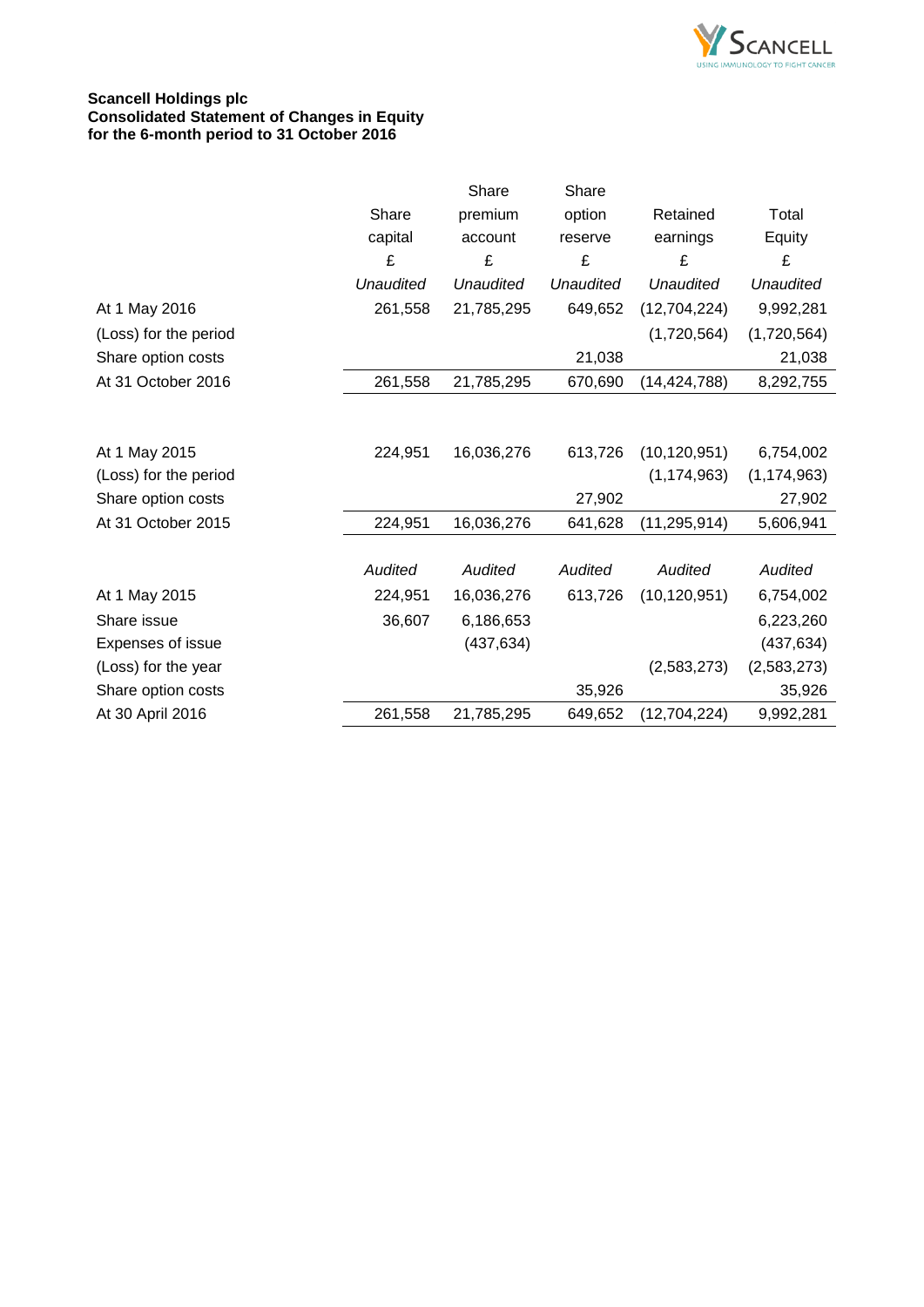

# **Scancell Holdings plc Consolidated Statement of Financial Position as at 31 October 2016**

|                             | Unaudited    | Unaudited    | Audited      |
|-----------------------------|--------------|--------------|--------------|
|                             | 31/10/2016   | 31/10/2015   | 30/04/2016   |
|                             | £            | £            | £            |
| <b>ASSETS</b>               |              |              |              |
| <b>Non-current assets</b>   |              |              |              |
| Plant and equipment         | 107,473      | 73,250       | 64,611       |
| Goodwill                    | 3,415,120    | 3,415,120    | 3,415,120    |
|                             | 3,522,593    | 3,488,370    | 3,479,731    |
|                             |              |              |              |
| <b>Current assets</b>       |              |              |              |
| Trade and other receivables | 111,057      | 103,615      | 120,765      |
| Income tax assets           | 774,096      | 590,339      | 440,001      |
| Cash and cash equivalents   | 4,464,928    | 1,813,718    | 6,527,435    |
|                             | 5,350,081    | 2,507,672    | 7,088,201    |
|                             |              |              |              |
| <b>TOTAL ASSETS</b>         | 8,872,674    | 5,996,042    | 10,567,932   |
| <b>LIABILITIES</b>          |              |              |              |
| <b>Current liabilities</b>  |              |              |              |
| Trade and other payables    | (579, 919)   | (389, 101)   | (575, 651)   |
|                             |              |              |              |
| <b>TOTAL LIABILITIES</b>    | (579, 919)   | (389, 101)   | (575, 651)   |
|                             |              |              |              |
| <b>NET CURRENT ASSETS</b>   | 4,770,162    | 2,118,571    | 6,512,550    |
| <b>NET ASSETS</b>           | 8,292,755    | 5,606,941    | 9,992,281    |
|                             |              |              |              |
| <b>TOTAL EQUITY</b>         |              |              |              |
| Called up share capital     | 261,558      | 224,951      | 261,558      |
| Share premium account       | 21,785,295   | 16,036,276   | 21,785,295   |
| Share option reserve        | 670,690      | 641,628      | 649,652      |
| Retained earnings           | (14,424,788) | (11,295,914) | (12,704,224) |
|                             | 8,292,755    | 5,606,941    | 9,992,281    |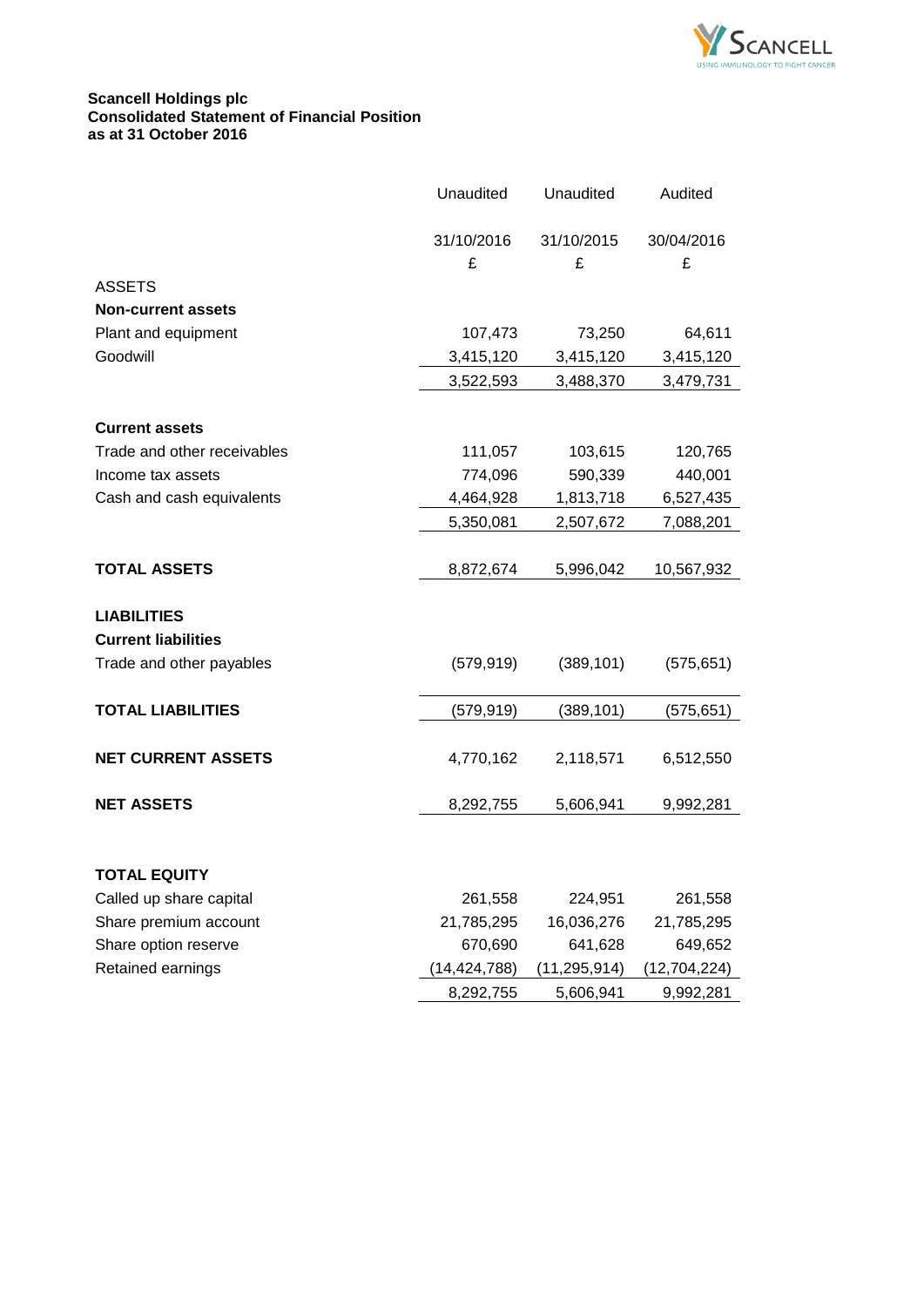

## **Scancell Holdings plc Consolidated Cash Flow Statement for the 6-month period to 31 October 2016**

|                                                         | Unaudited     | Unaudited     | Audited       |
|---------------------------------------------------------|---------------|---------------|---------------|
|                                                         | 6 months      | 6 months      | Year to       |
|                                                         | 31/10/2016    | 31/10/2015    | 30/04/2016    |
|                                                         | £             | £             | £             |
| Cash flows from operating activities                    |               |               |               |
| Operating (loss) for the period                         | (2, 110, 797) | (1,367,775)   | (3,043,163)   |
| Depreciation                                            | 11,991        | 13,254        | 21,893        |
| Share based payment expense                             | 21,038        | 27,902        | 35,926        |
| Operating (loss) for the period before changes          |               |               |               |
| in working capital                                      | (2,077,768)   | (1,326,619)   | (2,985,344)   |
| (Increase)/decrease in trade and other receivables      | 9,708         | 33,170        | 16,020        |
| (Decrease)/increase in trade and other payables         | 4,268         | (214, 810)    | (28, 261)     |
| Cash generated from operations                          | (2,063,792)   | (1,508,259)   | (2,997,585)   |
| Income taxes received                                   |               | 250,965       | 666,841       |
| Net cash from operating activities                      | (2,063,792)   | (1, 257, 294) | (2, 330, 744) |
| <b>Cash flows from investing activities</b>             |               |               |               |
| Asset acquisition                                       | (54, 853)     |               |               |
| Grant monies                                            |               | 9,776         | 9,776         |
| Other income                                            | 50,041        |               |               |
| Finance income                                          | 6,097         | 2,235         | 3,776         |
| Net cash used by investing activities                   | 1,285         | 12,011        | 13,552        |
| <b>Financing activities</b>                             |               |               |               |
| Proceeds from issue of share capital                    |               |               | 6,223,260     |
| Expenses of share issue                                 |               |               | (437, 634)    |
|                                                         |               |               | 5,785,626     |
| Net increase/(decrease) in cash and cash<br>equivalents | (2,062,507)   | (1, 245, 283) | 3,468,434     |
| Cash and cash equivalents at beginning of the year      | 6,527,435     | 3,059,001     | 3,059,001     |
| Cash and cash equivalents at end of the period          | 4,464,928     | 1,813,718     | 6,527,435     |